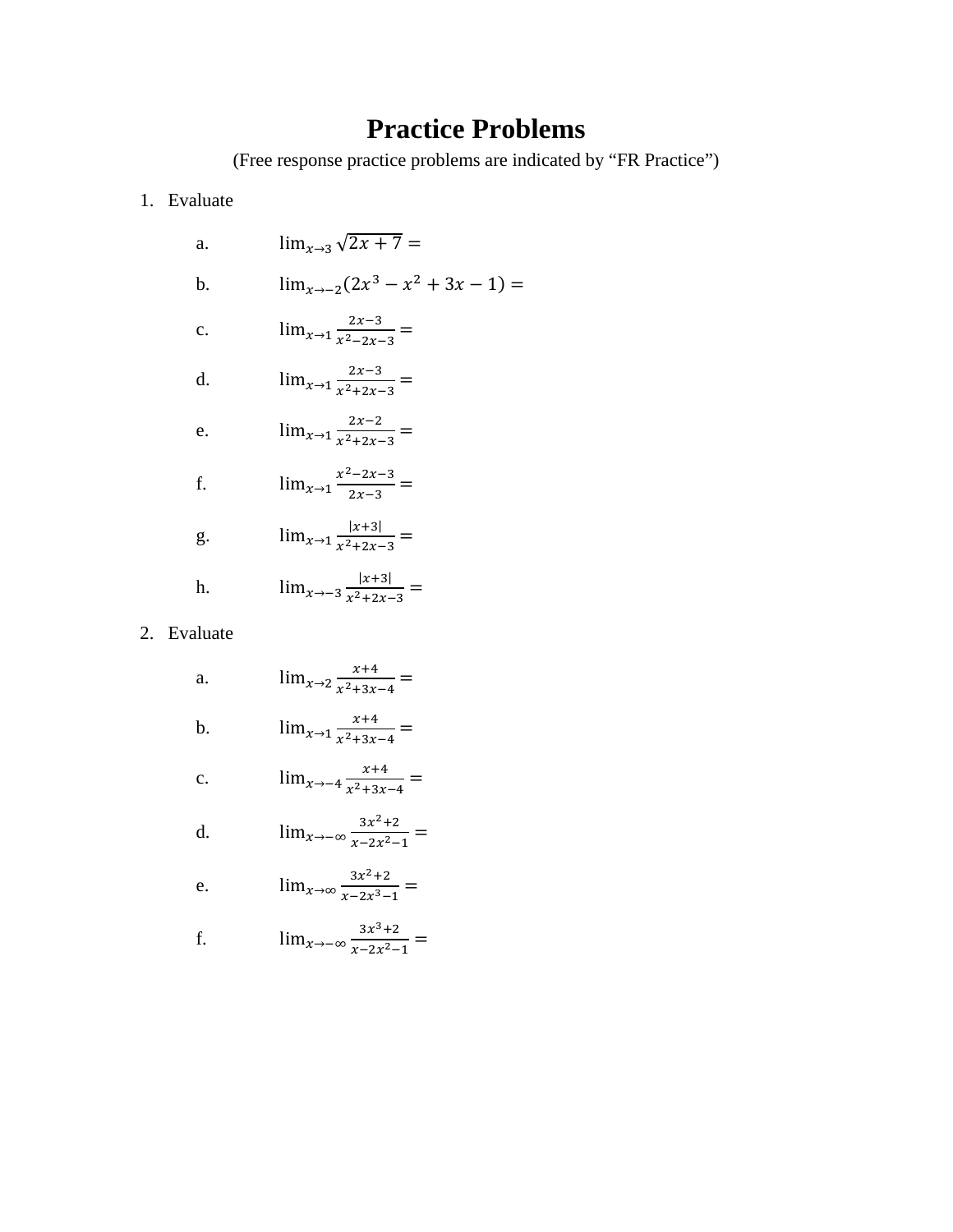3. The graph of  $y = f(x)$  is shown below.



- $\lim_{x\to 2^+} g(x) =$  $\mathbf b$ .
- $\lim_{x\to 2} g(x) =$  $\mathbf{c}$ .
- $d.$ Give the interval(s) on which  $g$  continuous, and classify any discontinuities of  $g$ .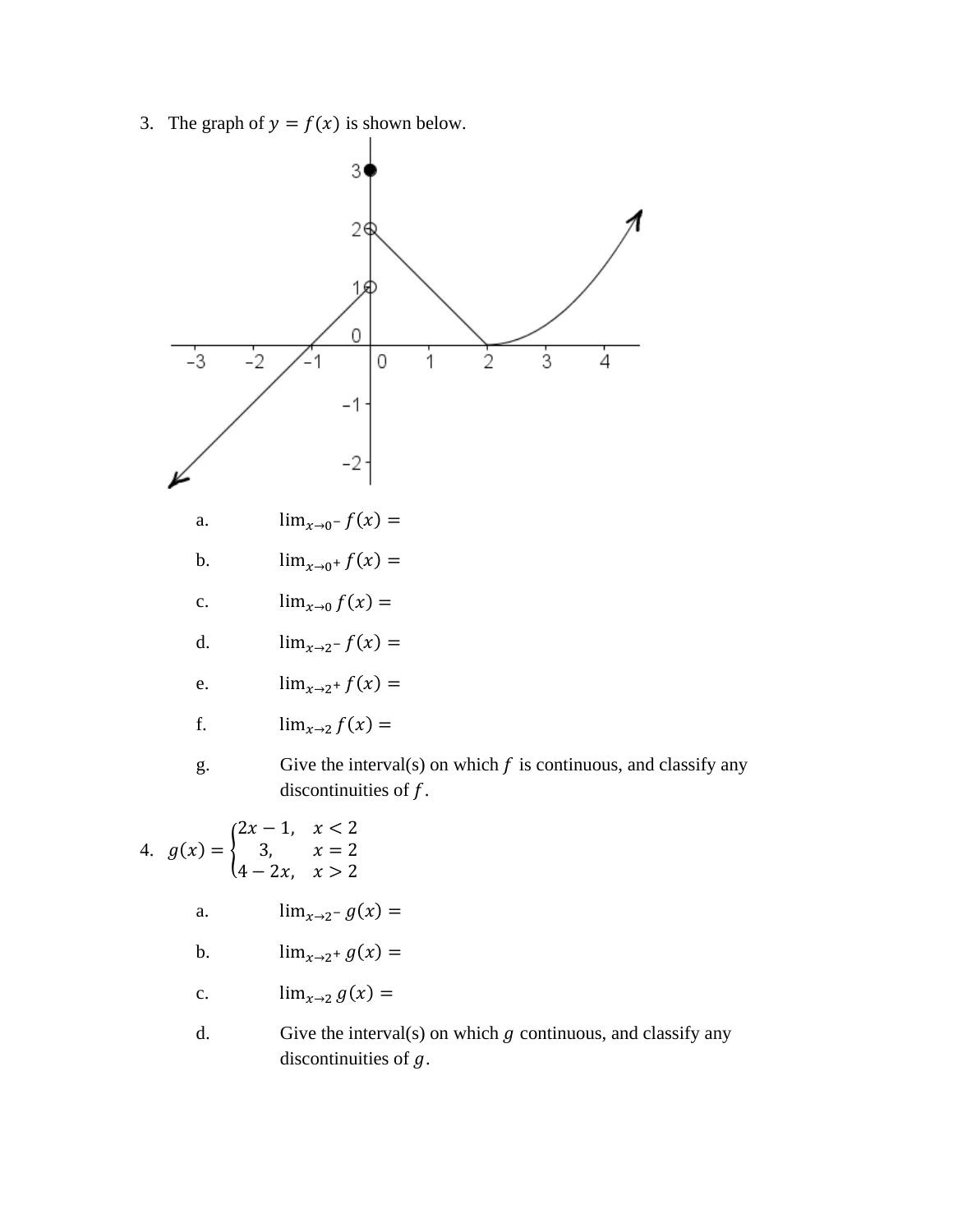### 5. Evaluate

a. 
$$
\lim_{x \to \infty} \frac{x - 2^x}{2x^3 + 2^x} =
$$
  
\nb.  $\lim_{x \to -\infty} \frac{x - 2^x}{2x^3 + 2^x} =$   
\nc.  $\lim_{n \to \infty} \frac{12n^4 + 3n + 1}{n^3 + 2^n} =$   
\nd.  $\lim_{k \to \infty} \frac{\ln(12k^4 + 3k + 1)}{\sqrt{k}}$   
\ne.  $\lim_{k \to \infty} \frac{2k^{10} + 3^k}{4k^5 - 3^k} =$ 

 $\equiv$ 

### 6. Evaluate

a. 
$$
\lim_{x\to 0} \frac{\sin(x)}{2x} =
$$
  
\nb. 
$$
\lim_{x\to 0} \frac{3x}{\tan(2x)} =
$$
  
\nc. 
$$
\lim_{t\to 0} \frac{1-\cos(t)}{t} =
$$
  
\nd. 
$$
\lim_{x\to 0} \frac{1-\cos(x)}{2x^2} =
$$
  
\ne. 
$$
\lim_{u\to 0} \frac{3}{u \csc(2u)} =
$$
  
\nf. 
$$
\lim_{x\to 0} \frac{1-\cos(x)}{\sin^2(2x)} =
$$
  
\ng. 
$$
\lim_{x\to 1} \frac{\sin(\pi x)}{x-1} =
$$

### 7. Evaluate

a. 
$$
\lim_{x \to 0} \left( \frac{1}{x} - \frac{2}{x^2} \right) =
$$
  
b. 
$$
\lim_{x \to 0} \frac{\sqrt{3 + x} - \sqrt{3}}{x} =
$$

c. 
$$
\lim_{x \to 9^{-}} \frac{x-9}{\sqrt{x}-3} =
$$

d. 
$$
\lim_{x \to 9^+} \frac{x-9}{\sqrt{x}-3} =
$$

e. 
$$
\lim_{x \to 9} \frac{x-9}{\sqrt{x}-3} =
$$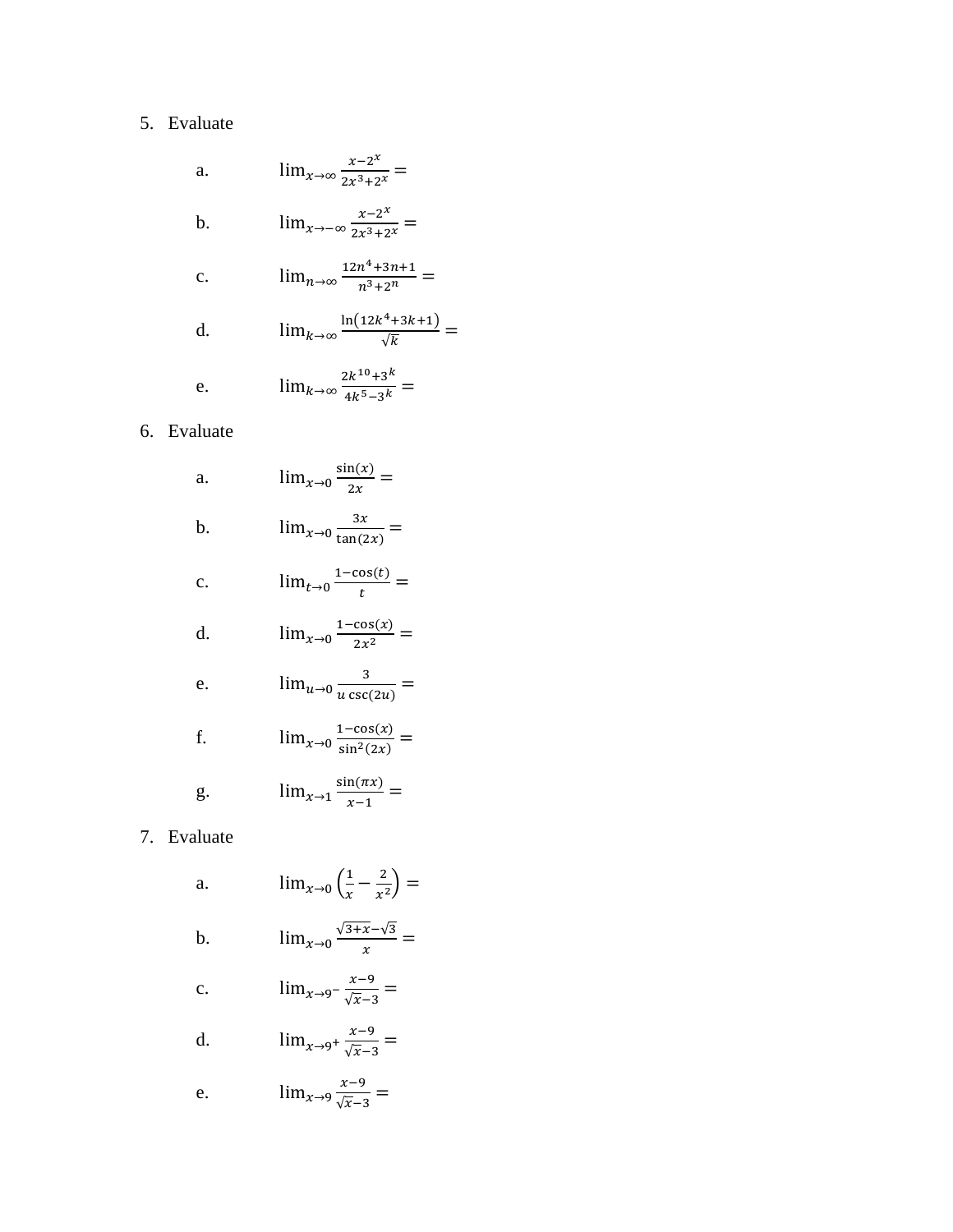- 8. Give the interval(s) of continuity for the function  $R(x) = \frac{x+4}{x^2+3x-4}$ , and classify any discontinuities of R.
- 9. Give the interval(s) of continuity for the function  $F(x) = \frac{|x+3|}{x^2+2x-3}$ , and classify any discontinuities of  $F$ .

10. 
$$
g(x) = \begin{cases} ax - 1, & x < 2 \\ 3, & x = 2 \\ 4 - bx, & x > 2 \end{cases}
$$

Give values for  $a$  and  $b$  so that  $q$  is a continuous function.

11. Determine whether the intermediate value theorem can be used to prove the following equations have solutions on the given interval.

a. 
$$
3x^3 - 10x + 1 = 0
$$
, on [0,1].

b. 
$$
3x^3 - 5x + \ln(x) = 0, \text{ on } [1,2].
$$

c. 
$$
\frac{3x^3 - 10x + 1}{x - 4} = 0, \text{ on } [2,5].
$$

12. 
$$
g(x) = \begin{cases} \frac{|x-1|}{x-1}, & x < 1 \\ a, & x = 1 \\ 4 - bx, & x > 1 \end{cases}
$$

Give values of  $a$  and  $b$  so that  $q$  is continuous.

13. (FR Practice) 
$$
f(x) = \frac{\sin(\pi x)}{x(x+1)}
$$

- a. Determine the intervals of continuity of  $f$ .
- b. Classify any discontinuities of  $f$ .
- c. Determine any horizontal asymptotes of  $f$ .
- 14. (FR Practice) Give complete responses.
	- a. State the intermediate value theorem.
	- b. Suppose f is a continuous function on the interval  $(a, b)$ , and  $f(x) \neq 0$ for all  $a < x < b$ . Show that f is either strictly positive on the entire interval  $(a, b)$ , or strictly negative on the entire interval  $(a, b)$ .
	- c. Use part b determine the intervals on which  $f(x) = \frac{x^2 + 3x 4}{x^2 3x 4}$  is nonnegative.